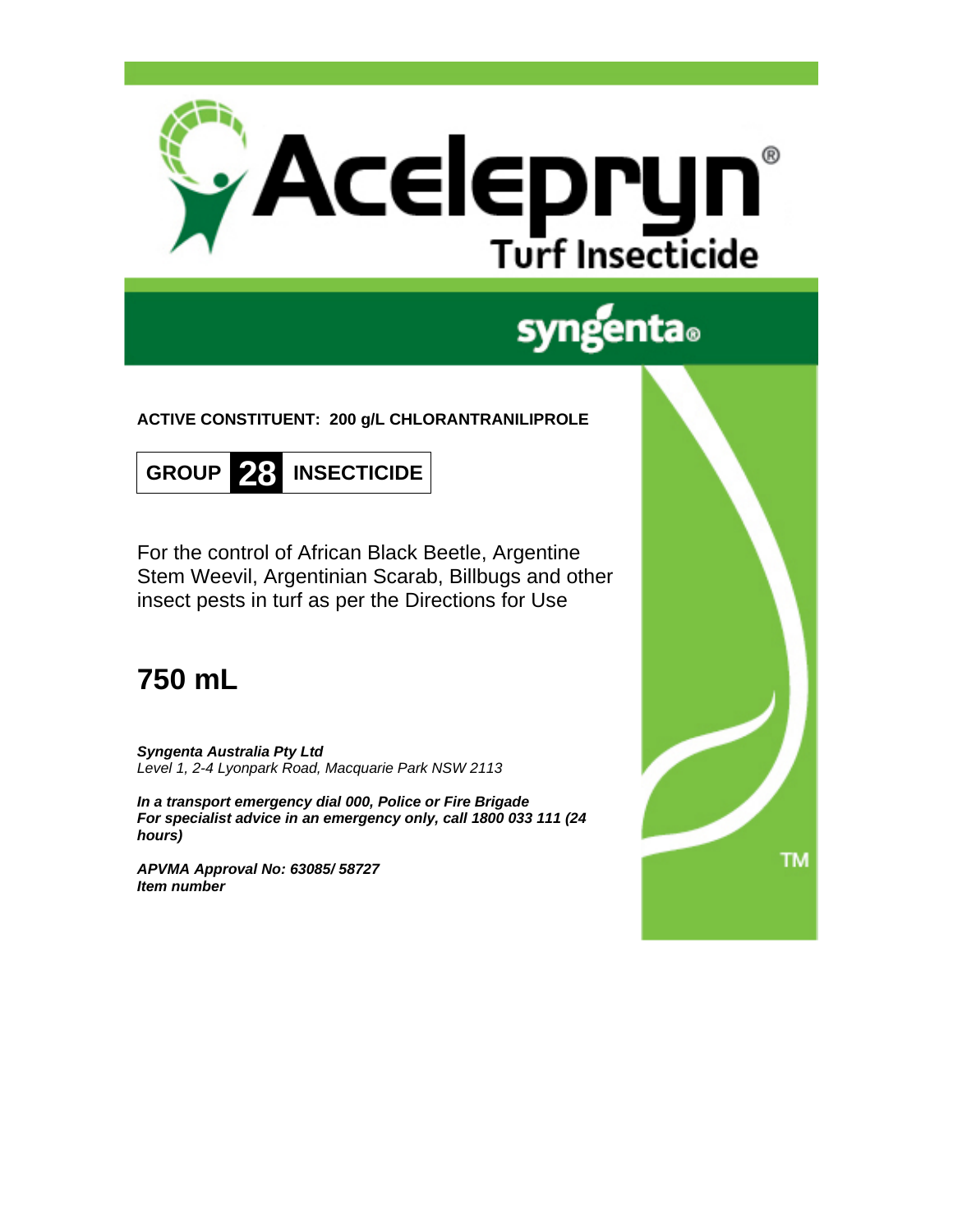#### **Restraints**

DO NOT apply when the soil is saturated with water as adequate distribution of the active ingredient vertically in the soil profile cannot be achieved under this condition DO NOT apply more than 2.8 L per hectare per year in broadcast applications to turfgrass

| <b>Situation</b>                                                                                                                                                                                                                                                                                                                                                                                            | <b>Pest</b>                                                                                                                                                       | Rate/ha           | <b>Critical Comments</b>                                                                                                                                                                                                                                                                                                                                                                                          |  |
|-------------------------------------------------------------------------------------------------------------------------------------------------------------------------------------------------------------------------------------------------------------------------------------------------------------------------------------------------------------------------------------------------------------|-------------------------------------------------------------------------------------------------------------------------------------------------------------------|-------------------|-------------------------------------------------------------------------------------------------------------------------------------------------------------------------------------------------------------------------------------------------------------------------------------------------------------------------------------------------------------------------------------------------------------------|--|
| Applications should not be made when the soil is saturated with water because adequate distribution of the<br>active ingredient vertically in the soil profile cannot be achieved under this condition. As is the case with any<br>insecticide applied to turfgrass for beetle larvae control, optimal results will be achieved if the product is<br>irrigated into the turf immediately after application. |                                                                                                                                                                   |                   |                                                                                                                                                                                                                                                                                                                                                                                                                   |  |
| Golf courses,<br>Lawns<br>including<br>commercial and<br>residential lawn<br>areas.<br>Sports grounds,<br>Other sport and<br>recreational<br>turfgrass areas                                                                                                                                                                                                                                                | Beetle larvae including<br>African Black Beetle<br>(Heteronychus arator)                                                                                          | 750 mL to<br>1.5L | Apply before or at peak egg hatch for maximum<br>control (typically mid September). Apply the<br>higher rate for early season (mid September)<br>application where long residual protection is<br>required, or in later season applications (mid<br>December onwards) when less sensitive mid<br>instar grubs are present at the time of<br>application, or in cases of high pest pressure.                       |  |
|                                                                                                                                                                                                                                                                                                                                                                                                             | Argentinian Scarab<br>(Cyclocephala<br>signaticollis)                                                                                                             |                   | Apply before or at peak egg hatch for maximum<br>control (typically mid December). Use the higher<br>application rates for later season applications<br>when less sensitive mid instar grubs are present<br>at the time of application or in cases of high pest<br>pressure.                                                                                                                                      |  |
|                                                                                                                                                                                                                                                                                                                                                                                                             | Argentine Stem Weevil<br>larvae<br>(Listronotus<br>bonariensis),<br><b>Billbug larvae</b><br>(Sphenophorus<br>brunnipennis)                                       |                   | Apply early season (mid September)<br>applications when overwintered adults are first<br>observed, to prevent damage and population<br>build up. Early application is essential to prevent<br>grass damage due to feeding. Use the higher<br>application rates when extended residual<br>performance is required or for later season<br>applications (mid December onwards) or in<br>cases of high pest pressure. |  |
|                                                                                                                                                                                                                                                                                                                                                                                                             | Caterpillars including<br><b>Black Cutworm</b><br>(Agrotis ipsilon),<br>Lawn Armyworm<br>(Spodoptera mauritia),<br>Sod Webworm<br>(Herpetogramma<br>licarsisalis) | 750 mL            | To ensure optimum control, delay watering<br>(irrigation) or mowing for 24 hours after<br>application.                                                                                                                                                                                                                                                                                                            |  |

#### **NOT TO BE USED FOR ANY PURPOSE, OR IN ANY MANNER, CONTRARY TO THIS LABEL UNLESS AUTHORISED UNDER APPROPRIATE LEGISLATION**

#### **WITHHOLDING PERIOD: DO NOT GRAZE TREATED TURF/LAWN OR FEED TURF/LAWN CLIPPINGS FROM ANY TREATED AREA TO POULTRY OR LIVESTOCK**

### **GENERAL INSTRUCTIONS**

ACELEPRYN is an anthranilic diamide insecticide in the form of a suspension concentrate. ACELEPRYN delivers excellent preventative performance, with optimal results achieved with application early in the season (mid September) with the appearance of over wintering adult pests. The long residual performance of ACELEPRYN will provide up to 6 months protection at the higher application rates. Curative control with ACELEPRYN on pest outbreaks later in the season (mid December onwards) can be achieved using the higher recommended application rates.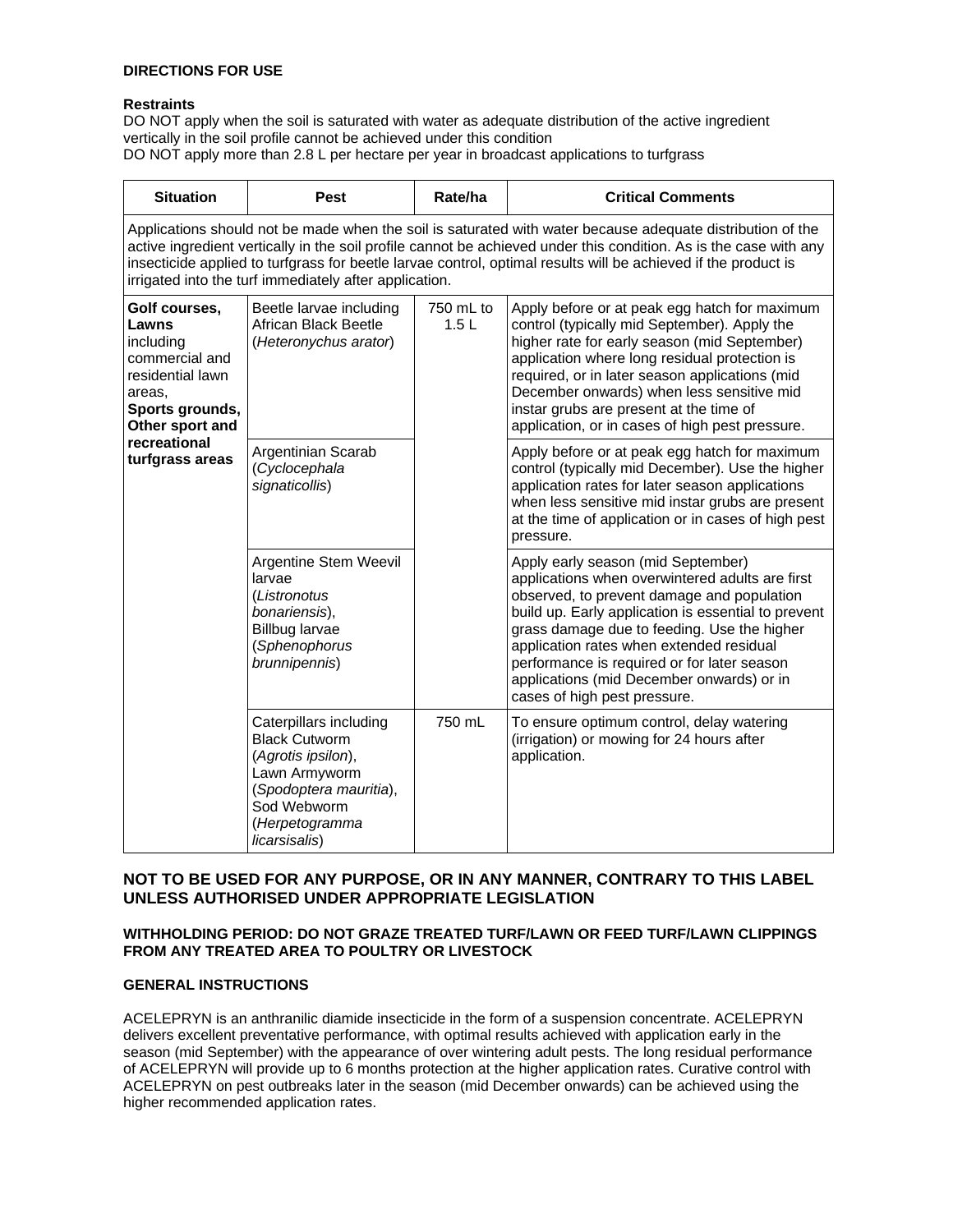#### **Mixing**

Prior to mixing, start with clean, well maintained application equipment.

Fill spray tank to 1/4 to 1/2 full of water. Measure the amount of ACELEPRYN required for the area to be sprayed. Add ACELEPRYN directly to spray tank with the agitation engaged. Mix thoroughly to disperse the insecticide. Once dispersed, the material must be kept in suspension at all times by continuous agitation. Use mechanical or hydraulic means, DO NOT use air agitation, premix or slurry.

If spray solution is left standing, ensure thorough re-agitation of the spray mix until fully resuspended. DO NOT allow spray mix to sit overnight, as resuspension maybe difficult.

#### **Compatibility**

As formulations of other manufacturer's products are beyond the control of Syngenta, and the quality of water may vary with location, all mixtures should be tested prior to mixing commercial quantities.

#### **Application**

- Apply extremely coarse droplets using nozzles such as Turbo Floodjet\* (TF5) or Turfjet\* (TTJ10).
- Spray with at least 400 L of water/ha to ensure even coverage.
- The required water volume may be determined by applying different test volumes, using different settings on the sprayer, from industry guidelines or expert advice.
- Note that the amount of product specified in the Directions for Use is per hectare of product. You will need to determine your spray rate per hectare before deciding on the amount of product to add to the tank.
- For optimal control, irrigate with approximately 6 mm of water immediately after application (except where treating for caterpillars, when irrigation and mowing should be delayed for 24 hours).

DO NOT apply when wind speed is less than 3 or more than 20 km per hour at the application site. DO NOT apply when there are aquatic and wetland areas including aquacultural ponds or surface streams and rivers downwind from the application area and within the mandatory no-spray zone of 10 m.

#### **Spray Timing**

*African Black Beetle / Argentinian Scarab:* ACELEPRYN may be applied from spring onwards for preventative control of these species infesting turfgrass. The need for an application may be based on historical monitoring of the site, previous records or experiences, current season adult trapping or other methods.

*Argentine Stem Weevil / Billbug:* ACELEPRYN should be applied with over wintered adults are first observed in early spring (mid September) to prevent damage in late spring. An application at this time will also give excellent control of African Black Beetle.

*Caterpillars:* ACELEPRYN will provide excellent curative caterpillar control in turfgrass and should be applied when pests/damage is observed.

#### **Spray Equipment Cleanout**

Immediately following application, thoroughly clean all spray equipment to reduce the risk of forming hardened deposits which might become difficult to remove. Drain spray equipment. Thoroughly rinse sprayer and flush hoses, boom and nozzles with clean water. Clean all other associated application equipment. Take all necessary safety precautions when cleaning equipment. DO NOT clean near wells, water sources or desirable vegetation. Dispose of waste rinse water in accordance with local regulations.

**Insecticide Resistance Warning GROUP 28 INSECTICIDE** 

For insecticide resistance management ACELEPRYN INSECTICIDE is a Group 28 insecticide. Some naturally occurring insect biotypes resistant to ACELEPRYN and other Group 28 insecticides may exist through normal genetic variability in any insect population. The resistant individuals can eventually dominate the insect population if ACELEPRYN and other Group 28 insecticides are used repeatedly. The effectiveness of ACELEPRYN on resistant individuals could be significantly reduced. Since occurrence of resistant individuals is difficult to detect prior to use, Syngenta Australia Pty Ltd accepts no liability for any losses that may result from failure of ACELEPRYN to control resistant insects. ACELEPRYN may be subject to specific resistance management strategies. To help prevent the development of resistance to ACELEPRYN, use ACELEPRYN in accordance with the current Insecticide Resistance Management (IRM) strategy for your region. For further information contact your supplier, Syngenta representative or local agricultural department agronomist.

#### **PROTECTION OF WILDLIFE, FISH, CRUSTACEANS AND ENVIRONMENT**

Dangerous to aquatic invertebrates. Drift and runoff from treated areas may be hazardous to aquatic organisms in neighbouring areas. DO NOT contaminate streams, rivers or waterways with the chemical or used containers.

DO NOT apply under weather conditions or from spraying equipment that may cause spray to drift onto nearby non-target plants/crops, cropping lands or pastures.